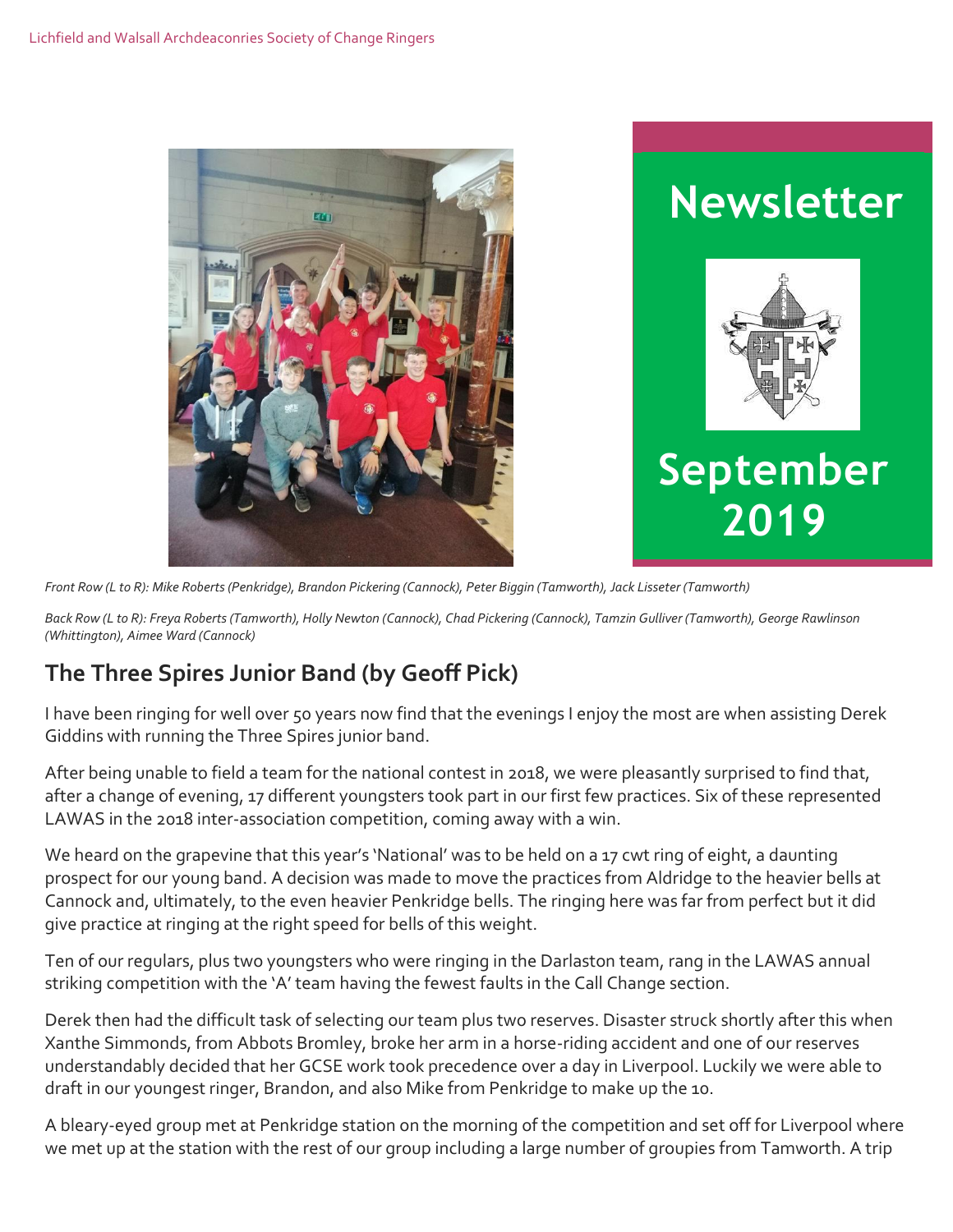on the underground was taken to Bootle where morning ringing was available, although Brandon gave us a few heart-stopping moments when he decided to get off at a random intermediate station. At Bootle we were disappointed to find a full church and a long wait before our scheduled warm-up ring. This left little time to get back to the city centre for our allotted slot at St. Nicholas, Pierhead. The 12 bells here are very heavy and our band acquitted themselves well with Chad being invited to ring the 40 cwt tenor. Several of the band also rang on a mini-ring for the first time in the church grounds. A rushed lunch was followed by a walk to the competition tower of St Francis Xavier, about 1 mile away. Derek and I were concerned whether our band would adapt to these new bells, but we need not have feared as the ringing sounded quite respectable outside. Team Photos were taken downstairs after a team hug. These including an attempt at recreating the 3 Spires although George didn't seem to realise that a straight line was needed. The rest of the afternoon was spent with retail therapy for some of the band and by chasing a frisbee around a park for others. We reassembled at Pierhead for the results where we were placed joint  $14^{th}$  out of 24 teams, not too bad for such a young band. The feedback from the judges was positive with Holly particularly being mentioned for her ringing of the 2<sup>nd</sup> in Queens. Derek and Mike took the opportunity to join in the open ringing at Liverpool Cathedral whilst the rest of the band caught trains home. Derek and I are particularly grateful to the parents and ringers who have ferried the members to practices and supported them so well. It is difficult to assess the long term benefits of a day out together, but friendships are strengthened and confidence grows. We will be starting evening practices again shortly and all young ringers are welcomed. Please contact Derek Giddins if you would like to be advised of future practices.





The annual Lichfield Cathedral outing was held on Saturday 1st June, and this year took us to towers in West Staffordshire and Shropshire. Having continued the good attendance with last year's outing to towers in North Staffordshire, this year saw 17 Cathedral ringers attend this year's outing, supported by John Mulvey of Tamworth and some committed



non-ringing family members! Starting at Brewood, the group then moved over to Codsall, followed by Pattingham, Patshull and finishing at Albrighton. The tour featured good ringing, with everything from rounds and call changes up to surprise major methods, allowing our group of varying abilities to try out some new bells and improve on our methods. Beyond the ringing, this tour was marked by an interesting series of events getting to Patshull; not only did the convoy of cars struggle down a narrow lane (with the road access having changed since some Cathedral members had last visited), but this culminated in some tricky manoeuvring of cars after the ringing, as evidenced in the photo from David!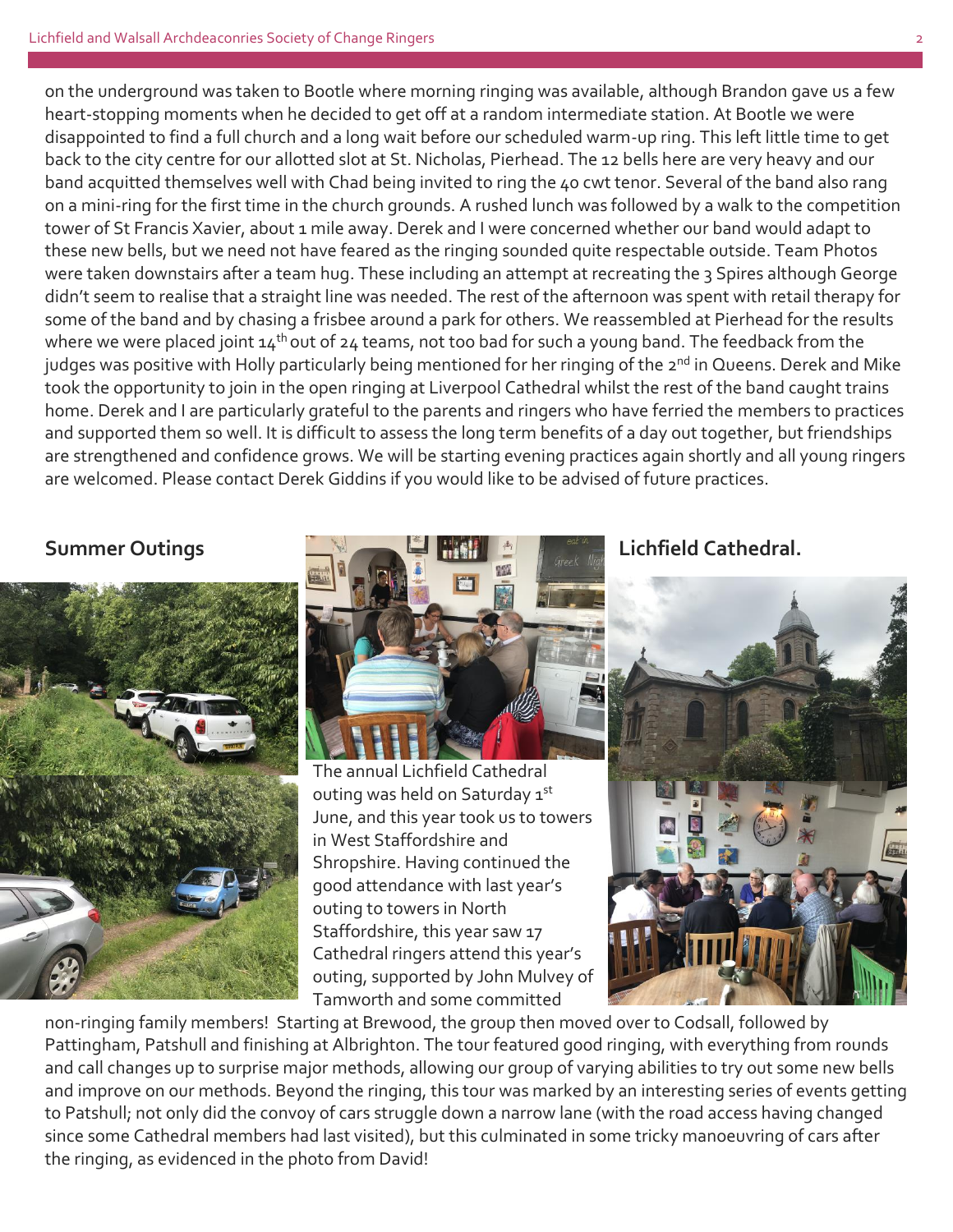Thank you firstly to Heather Griffiths for organising the towers, coffee break, lunch, and for getting everyone to each tower on time! Thank you also to everyone who came along and made it a very enjoyable day.

#### **Abbots Bromley**

Organising a Ringing Outing

From Dave Towell, Abbots Bromley

Over the years there have been quite a few Abbots Bromley outings. Some, like the camping weekends and Jack's Winnebago are before my time and warrant a telling from those "who were there". Then there were the destinations of legend, like Pershore, Merton College & Liverpool. In contrast. my first ringing outing was a (slightly) less ambitious trip over the county border to Sudbury – and hastily back to Staffordshire and Marchington. Quite exciting though, to a novice ringer. In recent years we've taken to doing something around Easter time. This started with the idea of a visit to Dordrecht – Paul de Kok being a good friend of our tower captain. Deciding that we first needed to find out whether we could get on together for a whole weekend, we tested ourselves with a weekend in Derek Giddins' old stamping ground at Guildford – which was a tremendous success, culminating with Sunday ringing at Guildford Cathedral. Buoyed up by that, the Dordrecht weekend followed in 2018 and was another outstanding outing. It was however quite difficult to organise all the travel and getting everyone in the right place. Maybe getting bumped off an overbooked flight didn't help? So this year we decided to something less ambitious – "why not just a day trip this year? And how about London?"

#### London?! Less Ambitious??

Deciding that it was time to give our tower captain a break from organising the outings as well as practice night, peal week and regular peals as well, I bravely volunteered to help organise.



Where to ring? We'd enjoyed Geoff Pick's recent society trips to London, which crossed a few off this list. Also with a member of the College Youths in our midst, we had a few contacts, which helps. We didn't want to over-reach ourselves with the ringing, so settled on 6 and 8 bell towers. We also wanted towers within a short walking distance. Four seemed a good number, with time for plenty of ringing, coffee stops, leisurely dinner ("lunch" in the south) and sightseeing. So that seemed to settle it on the city.

What to ring? We can ring surprise methods, so knew we should be able to acquit ourselves well, but we also have several novices so wanted to also ring lots of call changes as well. Whatever we rang, it should be rung well. We settled on a range of standard calls and methods - nothing over ambitious, with the bones of plan of what to ring and in what order at each tower, so that everyone got plenty of rope time.

Having a different organiser for each tower helped spread the load on the day and gave lots of people the chance to try being captain for an hour.

Above is a beautiful view from St Vedast.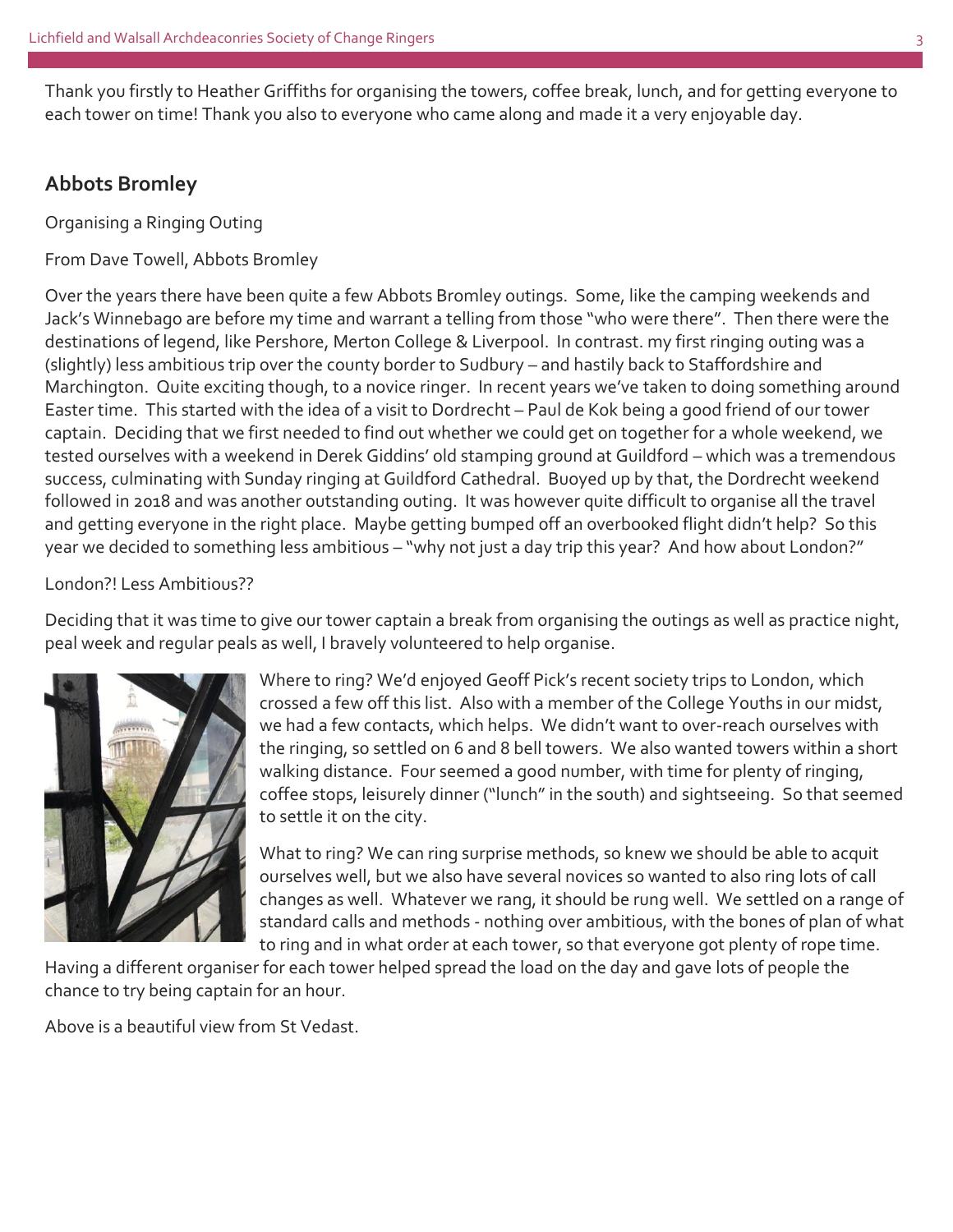But the tough bit was actually arranging four towers, in the right order. We had a list of about 10 possibles and a short list of four desirables. Armed with the Middlesex Association website, Dove's Guide and some personal contacts it boils down to lots of emails, phone calls and the power of persuasion. We started early – 4 months early - expecting City towers to be popular. A couple of early "yes" responses from St Vedast and St Olave's filled us with confidence, and one tower captain shared some very helpful notes about the ringability and likely availability of other towers. However, the others proved somewhat harder to arrange, with a range of reasons including "the neighbours" (St Barts & not unexpected), "an event at the Guildhall" (Jewry - unfortunate, but maybe not unexpected in London), never ending building work and excessive security (St Andrews), and a broken gudgeon pin (bit of a surprise at Garlickhythe). Nevertheless we found that all the tower correspondents – who included some big names in ringing – invariably friendly, helpful and



encouraging. Have plenty of alternative plans is the advice – we didn't finally find out that two wouldn't be available after all until about 3 weeks before. We had a couple of strokes of luck however, in that we were offered St Magnus instead of Garlickhythe (an unexpected 12) and Alan Regin came up trumps letting us ring at Spitalfields at quite short notice.

At St Vedast we were elevated by the presence of royalty; at Magnus the Martyr, we had to bend low to enter the ringing chamber.

Then there was the timing – getting everyone in the right tower, in time to ring up, without losing anyone and in one case getting them in the right pub ("This is the back door in" – but to the wrong pub!). A generously timed programme helped. Some might say we over planned, but arguably it's more successful if you have a good plan and relax from it, than having to wing it when things go awry.

So, it was a bit stressful to arrange, but ultimately successful. All four towers were a joy to ring. St Magnus were marvellous and we coped well with 12. Quote of the day at St Vedast – "We keep the Queen in the cupboard you



know" (well a cardboard cut-out). Most spectacular architecture was Spitalfields which just edged out St Vedast. And the best ringing? A touch of Yorkshire at Spitalfields in memory of our Yorkshire friend Michael Platt.

And there you have it – the experience of a novice tour organiser. It can be done, its not as hard as you might think, tower captains are invariably welcoming and helpful and (on the way home) you can bask in a job well done. Why not give your tower captain a break and give it a go yourself?

Good luck.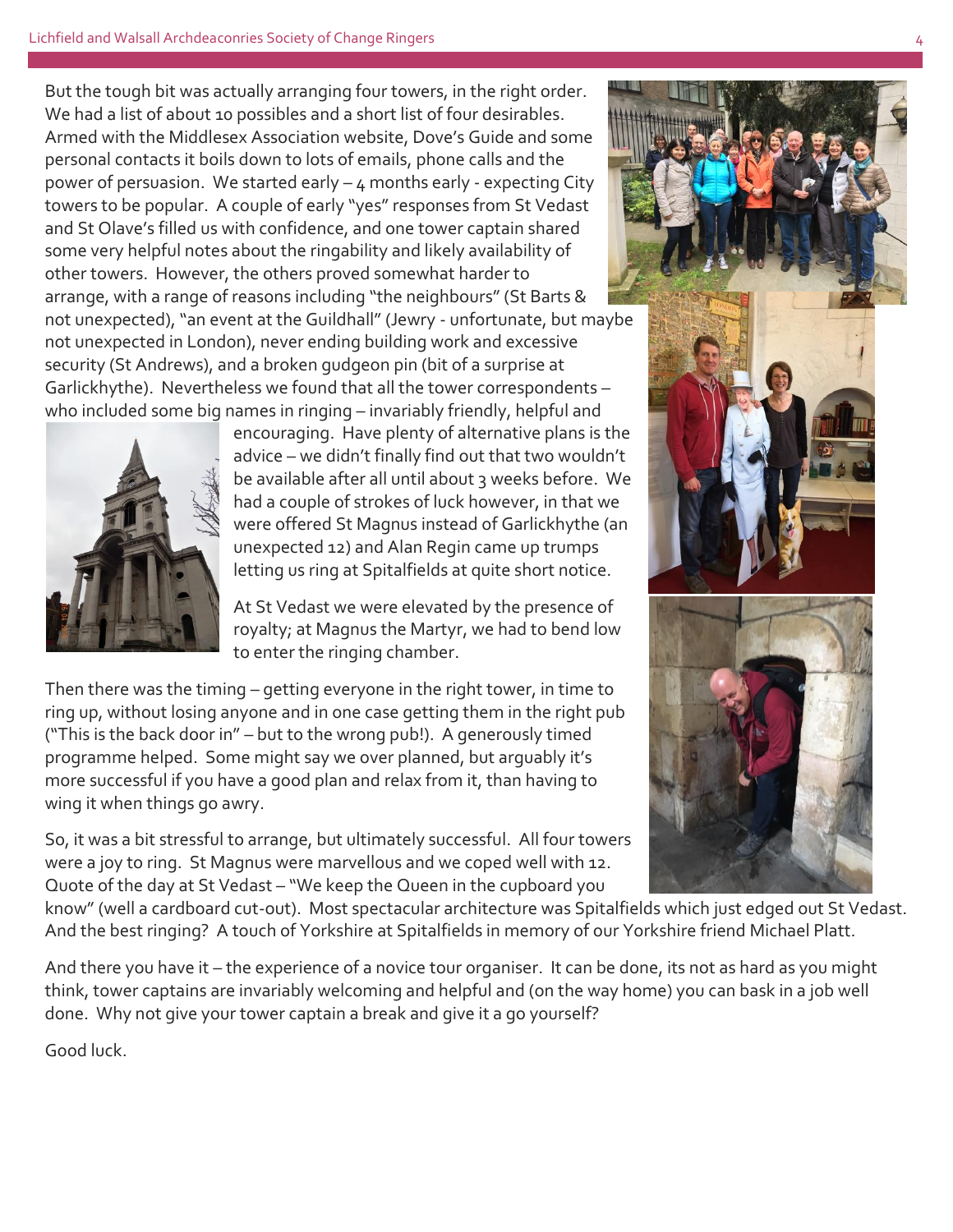### **Holy Week at Tamworth**

As with most towers, Tamworth doesn't practice during Holy Week, the week preceding Easter. Usually we take the opportunity to go out for a meal together along with our partners. This year, as we now have four young ringers, we decided to do something different and more active. This would not only include the youngsters but also involve their parents. Kay Else



organised a skittles evening for us at a town centre social club. Over 30 ringers, parents and children took part. The evening included a buffet supper which, as there were so many teenagers, was soon consumed. I think all agreed that it was an event that may become a fixture on our calendar.

### **More from Brewood….**



#### BROKEN CLAPPER AT BREWOOD !

Report from the Brewood Ringers We had a strange, frightening, and possibly even hazardous incident

recently at Brewood. We were ringing for a wedding earlier in August when without warning there was a very loud and frightening "Thud" from the bell chamber two floors above us, following which our 6th bell was silent. On inspection, the clapper had snapped in two (see photo) Clearly, the flying clapper could have damaged anything in the bell chamber, including the bells, and could more worryingly have smashed

through the floor !

Luckily, we have a very solid and thick bell chamber floor, and although the clapper dented and chipped the floor, it stood up to the impact.

We are fortunate to have a spare clapper because of a similar incident about 15 years ago, so we were able to get all eight bells working again for a quarter peal planned for the following morning.

After getting over the shock, we are now working with the bell advisor to seek a permanent repair.

## **The Bell Restoration Fund**

The bell restoration fund supports the efforts of local towers to maintain and restore their bells by giving grants for projects. This is only possible if there are sufficient funds available. At present there is less than £5000 in the bell restoration fund that has not been allocated for projects. When a tower applies for a grant towards a project it would be helpful to be assured that there was a known regular income into the fund which could be relied upon.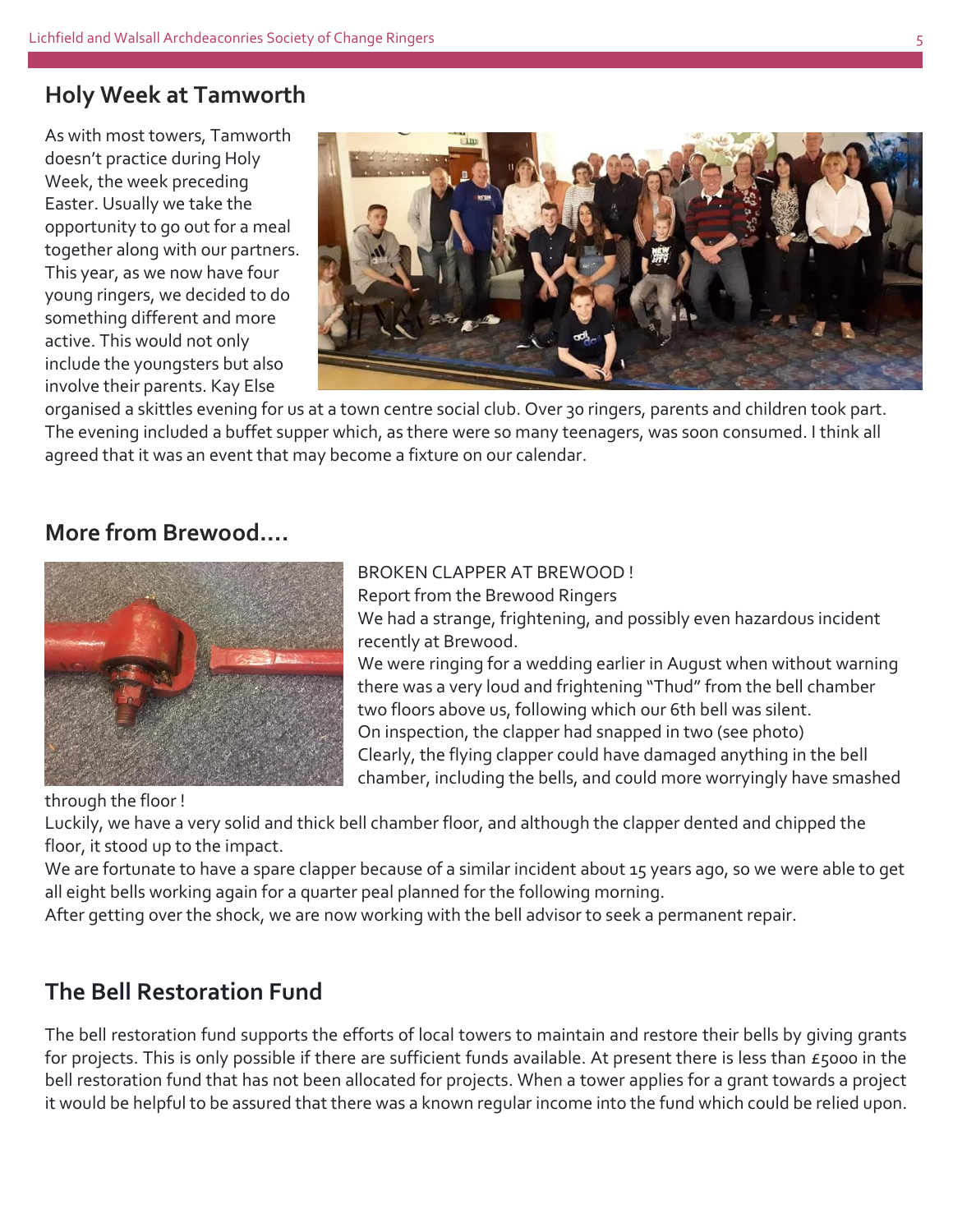There is therefore a need to generate additional regular income. The committee has taken steps to increase regular income by increasing subscriptions. This increase being allocated to the restoration fund. This will generate an income of around £900 per year. Additionally approximately £600 is raised by the 100 Club per year. These are the only sizable regular income sources.

At the Abbots Bromley meeting in January I talked about how members could help the bell fund by giving a regular monthly amount by standing order and also gift aiding this if they were tax payers. So far 4 members have taken out a standing order subscribing £65 a month to the fund. It is my target that by the end of 2020 this number of subscribes should reach 20.

Would you help by just giving  $\epsilon_5$  a month to the bell fund? Contact the treasurer for the Society's bank account details.

Another way that ringers could assist the fund is by towers making a yearly donation. Over the nearly 50 years of the bell funds existence many of the Society towers have received grants towards work on their bells. Wouldn't giving a yearly subscription being a right way of saying thank you for that grant and ensuring that others could benefit?

At the moment there is only one tower, Tamworth, who give a regular donation. I know that many towers have substantial sums locked away in bank accounts. Giving just a small donation from these accounts will make all the difference to us being able to give meaningful grants to future applicants.

**John Mulvey**

# **Blithfield ring – An innovative project.**

August Bank Holiday Saturday three years ago at St Leonard's, Blithfield, due to weddings at three local parish's all at the same time, ringers from the local parish's were unable to help out at a wedding at Blithfield. This proved to be a turning point for Neville Cooper (tower captain). He decided that it should be possible to provide an alternative arrangement. His career as a mechanical engineer brought some advantage of knowledge and experience and what began as a

hobby became a project. The outcome, operational for the last 12 months, is a Carillon. Not the conventional type (operated with levers and ropes) It is an intriguing piece of equipment, using an electro pneumatic system. showing all the ingenuity and innovation of a Heath Robinson using parts from the automotive industry (7 pin car/trailer plug being the most obvious as you enter the ringing chamber) it ensures the bells can now be

heard. The images below show some of the working parts: a compressor operating pistons attached to levers pulling ropes attached to clappers. The system is operated from the ringing chamber either using a rudimentary keyboard or connected to a computer enabling methods to be rung automatically using software also written by Neville. The ringing interface on the computer holds a library of methods allowing the 'operator' to set their own ringing sequence, ringing speed can be set from 15 to 20 rounds per minute





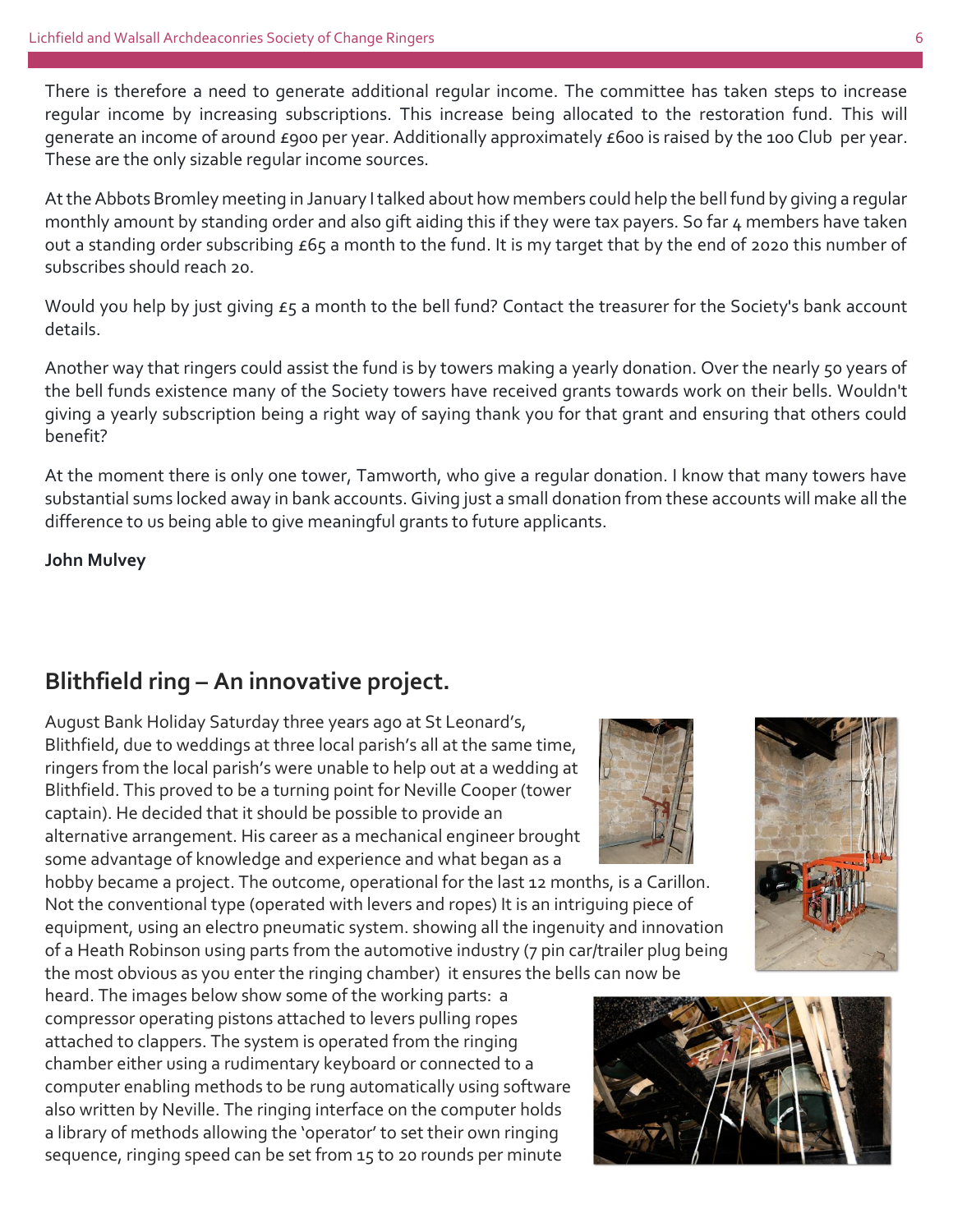and for church services you have the option to ring a curfew bell before the service, so with the click of a few buttons the bells now ring out for services and weddings. As an addition Neville has written a computer program to compose/write methods, these methods are automatically sent to the Carillon library. Some methods in the library he has composed, touches with variable hunt which the computer has no problem

handling (as opposed to plain courses). All the methods composed are 'true' since the program is able to check for any repeated lines, if a line is repeated the method can be rejected.

The Carillon can easily be disconnected in about 5 minutes simply by unhooking the ropes off the clappers. The bells can then be rung normally.

## **A day out to walk, ring and lunch**



On the morning of Saturday 17th August, 18 of us assembled at Blithfield Walks & Education Centre car park, all of us hoping that the promised good weather would not revert to the monsoon conditions of the previous day. We were in luck! No rain fell. We set off on a walk around some of the reservoir, which took us through some beautiful wooded and more open countryside.

After about one and a half hours we returned to the car park, from where we drove to Blithfield church where general ringing was enjoyed by all who could. As people drifted away to meet up again at the Bagot Arms in Abbots Bromley for lunch, some stayed behind for a short time for a demonstration of Neville Cooper's ringing machine, which was extremely impressive! Once we had re-assembled at the pub, a very sociable time was enjoyed by us all.

Thanks very much to Stuart & Liz for fixing this up - especially the weather!

**A big welcome to a new member at Alrewas receiving her certificate.**